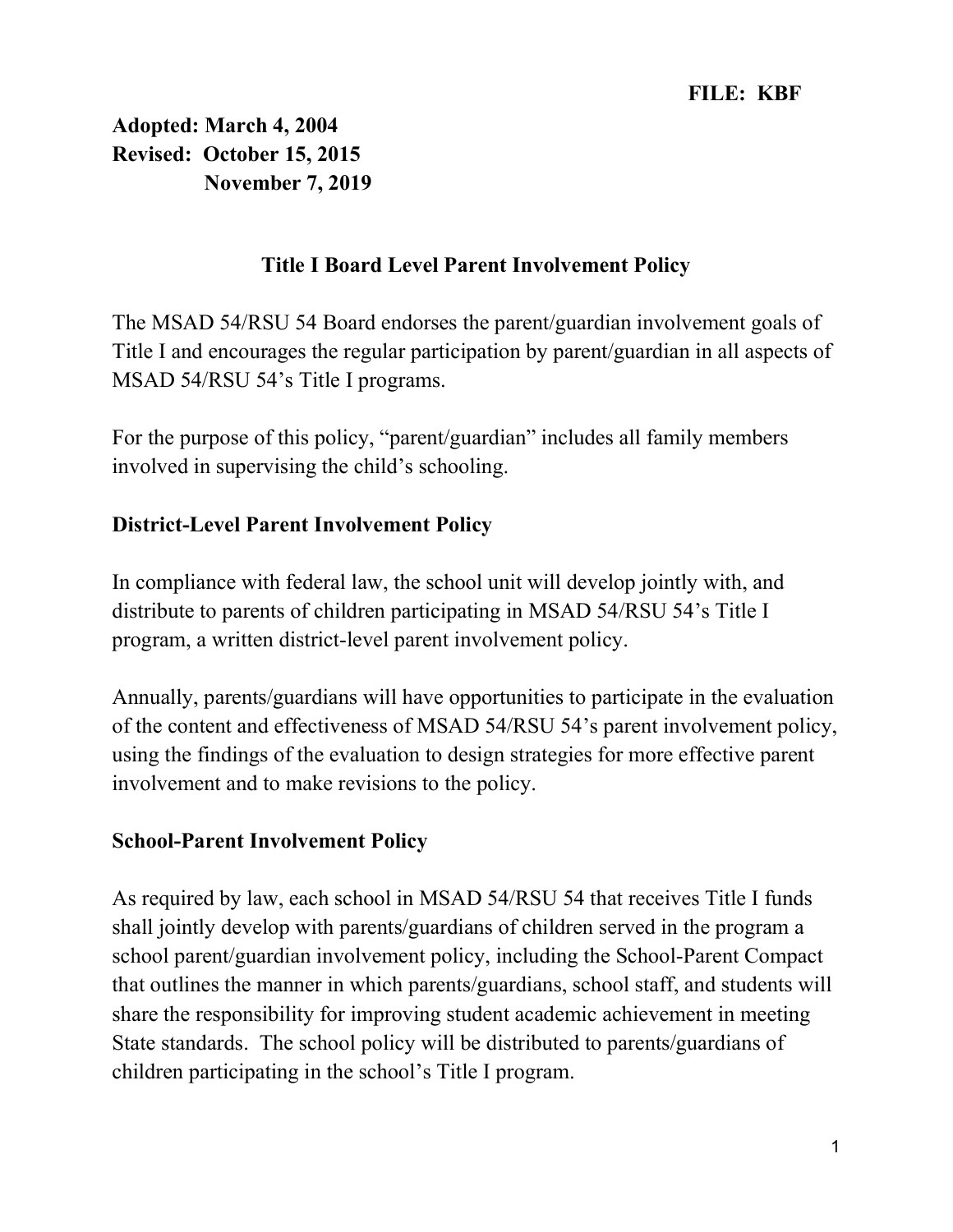The School-Parent Compact shall:

- 1. Describe the school's responsibility to provide high-quality curriculum and instruction in a supportive and effective learning environment enabling children in the Title I program to meet the State's academic achievement standards;
- 2. Indicate the ways in which parents/guardians will be responsible for supporting their child's learning, such as monitoring attendance, homework completion, screen time; volunteering in the classroom, and participating in decisions related to their child's education; and
- 3. Address the importance of parent-teacher communication on an ongoing basis, with a minimum of one parent-teacher conference annually, trimester reports to parents/guardians, and reasonable access to staff.

# Parent Involvement Meetings

Each school receiving Title I funds shall convene an annual meeting, to which all parents/guardians of eligible children shall be invited to inform them about the school's participation in Title I and to involve them in the planning, review, and improvement of the school's Title I programs and the parent involvement policy.

In addition to the required annual meeting, at least one meeting shall be held at various times for parents/guardians of students participating in Title I programs.

These meetings shall be used to provide parent/guardian with:

- 1. Information about programs the school provides under Title I;
- 2. A description and explanation of the curriculum in use at the school, the forms of academic assessment used to measure student progress, and the proficiency levels students are expected to meet;
- 3. Opportunities to formulate suggestions and to participate, as appropriate, in decisions relating to the education of their children; and
- 4. The opportunity to submit comments to the district level if they are dissatisfied with the schoolwide Title I program.